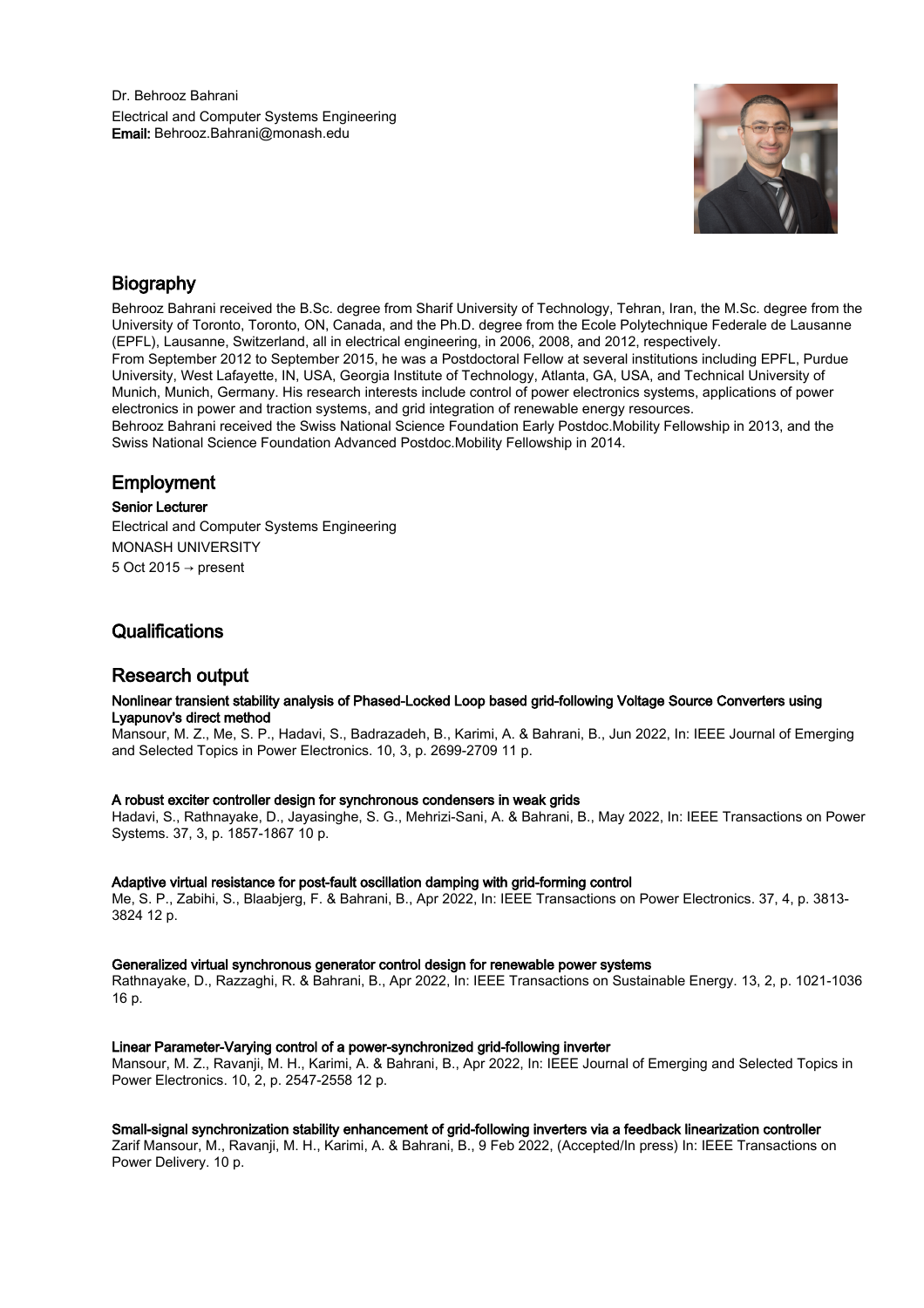## Electromagnetic oscillation origin location in multiple-inverter-based power systems using components impedance frequency responses

Zhou, W., Torres-Olguin, R. E., Zadeh, M. K., Bahrani, B., Wang, Y. & Chen, Z., 17 Dec 2021, In: IEEE Open Journal of the Industrial Electronics Society. 2, 20 p., 9296957.

### Estimation of non-synchronous inertia in AC microgrids

Phurailatpam, C., Rather, Z. H., Bahrani, B. & Doolla, S., Oct 2021, In: IEEE Transactions on Sustainable Energy. 12, 4, p. 1903-1914 12 p.

### Grid forming inverter modeling, control, and applications

Rathnayake, D. B., Akrami, M., Phurailatpam, C., Me, S. P., Hadavi, S., Jayasinghe, G., Zabihi, S. & Bahrani, B., 13 Aug 2021, In: IEEE Access. 9, p. 114781-114807 27 p.

### Power-synchronized grid-following inverter without a phase-locked loop

Bahrani, B., 5 Aug 2021, In: IEEE Access. 9, p. 112163-112176 14 p.

### Frequency response of motor drive loads in microgrids

Ryan, D. J., Torresan, H. D., Razzaghi, R. & Bahrani, B., Jun 2021, In: IEEE Transactions on Energy Conversion. 36, 2, p. 1197-1206 10 p.

### Decentralized voltage regulation and energy management of integrated DC Microgrids into AC power systems

Nabatirad, M., Razzaghi, R. & Bahrani, B., Apr 2021, In: IEEE Journal of Emerging and Selected Topics in Power Electronics. 9, 2, p. 1269-1279 11 p.

### Grid-supporting battery energy storage systems in islanded microgrids: a data-driven control approach

Ryan, D. J., Razzaghi, R., Torresan, H. D., Karimi, A. & Bahrani, B., Apr 2021, In: IEEE Transactions on Sustainable Energy. 12, 2, p. 834-846 13 p.

### Optimal allocation and sizing of Synchronous Condensers in weak grids with increased penetration of wind and solar farms

Hadavi, S., Mansour, M. Z. & Bahrani, B., Mar 2021, In: IEEE Journal on Emerging and Selected Topics in Circuits and Systems. 11, 1, p. 199-209 11 p.

## Effects of alternating current on Li-ion battery performance: monitoring degradative processes with in-situ characterization techniques

Ghassemi, A., Chakraborty Banerjee, P., Hollenkamp, A. F., Zhang, Z. & Bahrani, B., 15 Feb 2021, In: Applied Energy. 284, 16 p., 116192.

### Harmonic and interharmonic phasor estimation using Matrix Pencil Method for phasor measurement units

Bernard, L., Goondram, S., Bahrani, B., Pantelous, A. & Razzaghi, R., 15 Jan 2021, In: IEEE Sensors Journal. 21, 2, p. 945-954 10 p., 9142233.

### Energy-efficient speed control of electric vehicles: linear matrix inequality approach

Veysi, M., Aghaei, J., Shasadeghi, M., Razzaghi, R., Bahrani, B. & Ryan, D. J., Oct 2020, In: IEEE Transactions on Vehicular Technology. 69, 10, p. 10469-10483 15 p.

### Measurement-based estimation of inertia in AC microgrids

Sharma, P. C., Rather, Z., Bahrani, B. & Doolla, S., Jul 2020, In: IEEE Transactions on Sustainable Energy. 11, 3, p. 1975-1984 10 p., 8876680.

## Arm-sensorless sub-module voltage estimation and balancing of modular multilevel converters

Didarul Islam, M., Razzaghi, R. & Bahrani, B., 1 Apr 2020, In: IEEE Transactions on Power Delivery. 35, 2, p. 957-967 11 p.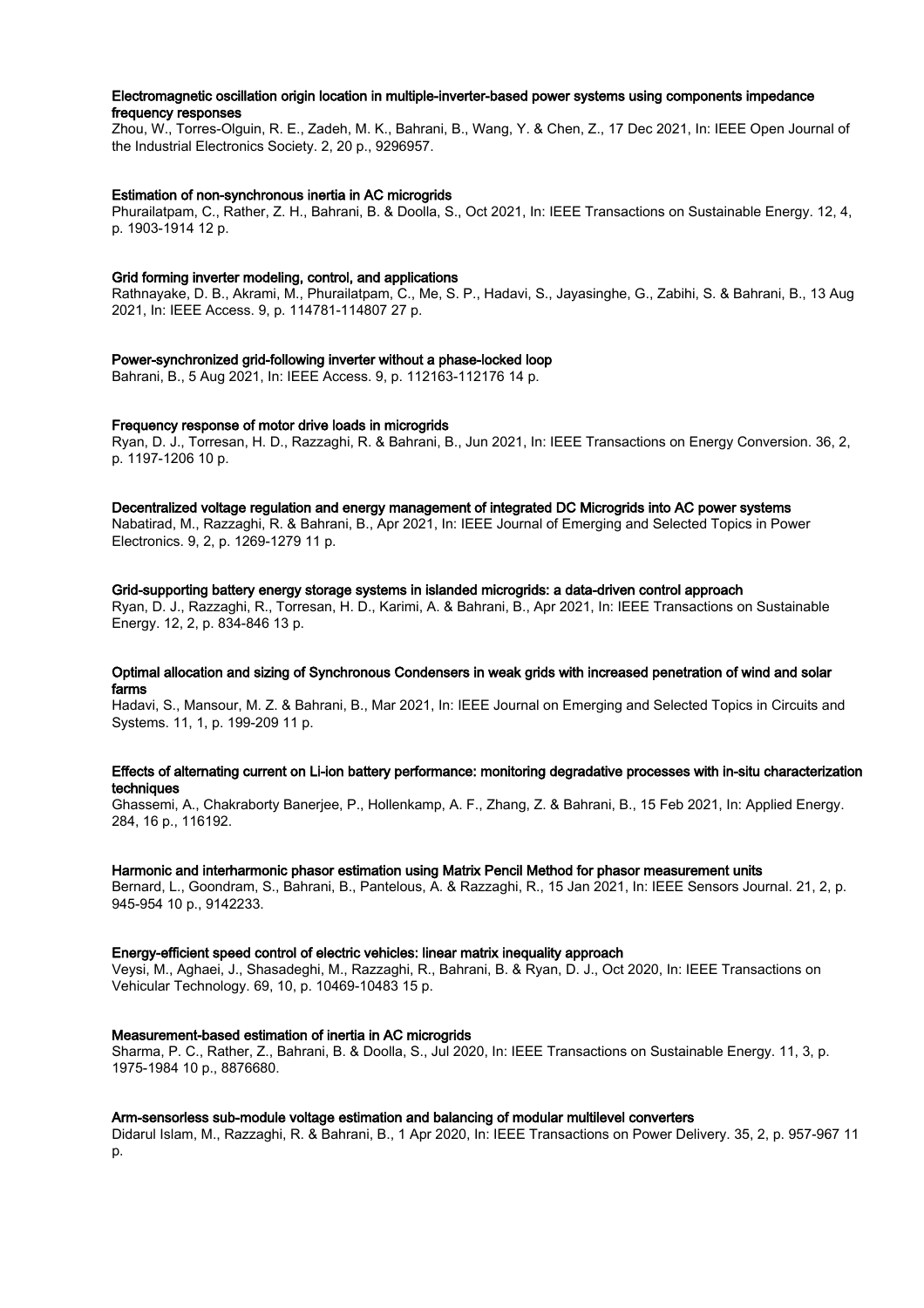## Decentralized voltage regulation in islanded DC microgrids in the presence of dispatchable and non-dispatchable DC sources

Nabatirad, M., Razzaghi, R. & Bahrani, B., 2020, 2020 22nd European Conference on Power Electronics and Applications (EPE'20 ECCE Europe). Bosga, S. (ed.). Piscataway NJ USA: IEEE, Institute of Electrical and Electronics Engineers, p. 1- 10 10 p. (2020 22nd European Conference on Power Electronics and Applications, EPE 2020 ECCE Europe).

## Stability analysis and nonlinear control of Phase Locked Loop of a weak-grid connected Voltage Source Converter

Mansour, M. Z., Hadavi, S. & Bahrani, B., 2020, 2020 Fifteenth International Conference on Ecological Vehicles and Renewable Energies (EVER). Masmoudi, A. (ed.). Piscataway NJ USA: IEEE, Institute of Electrical and Electronics Engineers, 6 p. 9243004

### Decentralized secondary controller in islanded DC microgrids to enhance voltage regulation and load sharing accuracy

Nabatirad, M., Bahrani, B. & Razzaghi, R., 4 Jul 2019, Proceedings - 2019 IEEE International Conference on Industrial Technology (ICIT). Luque, A., Gomes, L., Han, Q-L. & Sokolowski, P. (eds.). Piscataway NJ USA: IEEE, Institute of Electrical and Electronics Engineers, p. 1692-1697 6 p.

## Deterioration of frequency response in low inertia networks due to governor dead-bands

Rathnayake, D. B., Razzaghi, R. & Bahrani, B., 4 Jul 2019, Proceedings - 2019 IEEE International Conference on Industrial Technology (ICIT). Luque, A., Gomes, L., Han, Q-L. & Sokolowski, P. (eds.). Piscataway NJ USA: IEEE, Institute of Electrical and Electronics Engineers, p. 1698-1703 6 p.

# Aging effects of twice line frequency ripple on lithium iron phosphate (LiFePO<sub>4</sub>) batteries

Ghassemi, A., Banerjee, P. C., Zhang, Z., Hollenkamp, A. & Bahrani, B., 2019, 2019 21st European Conference on Power Electronics and Applications (EPE '19 ECCE Europe). Lataire, P. (ed.). Piscataway NJ USA: IEEE, Institute of Electrical and Electronics Engineers, p. 1326-1334 8 p.

## Optimized renewable energy use in green cloud data centers

xU, M., N. Toosi, A., Bahrani, B., Razzaghi, R. & Singh, M., 2019, Service-Oriented Computing: 17th International Conference, ICSOC 2019 Toulouse, France, October 28–31, 2019 Proceedings. Yangui, S., Bouassida Rodriguez, I., Drira, K. & Tari, Z. (eds.). Cham Switzerland: Springer, p. 314-330 17 p. (Lecture Notes in Computer Science ; vol. 11895 ).

## Reduced Capacitance Battery Storage DC-Link Voltage Regulation and Dynamic Improvement Using a Feed-Forward Control Strategy

Bazargan, D., Bahrani, B. & Filizadeh, S., 1 Dec 2018, In: IEEE Transactions on Energy Conversion. 33, 4, p. 1659 - 1668 10 p.

## A Bi-Directional Series Z-Source Circuit Breaker

Ryan, D. J., Torresan, H. D. & Bahrani, B., 1 Sep 2018, In: IEEE Transactions on Power Electronics. 33, 9, p. 7609-7621 13 p.

## A buck converter with integrated circuit breaker

Kwen Chong, J. Y., Ryan, D. J., Torresan, H. D. & Bahrani, B., 2018, Proceedings - 2018 IEEE 27th International Symposium on Industrial Electronics (ISIE). Ibrahim, Y. (ed.). Piscataway NJ USA: IEEE, Institute of Electrical and Electronics Engineers, p. 299-304 6 p.

## The impact of source and fault impedance on post-fault response of z-source circuit breakers

Ryan, D. J. & Bahrani, B., 6 Nov 2017, 2017 19th European Conference on Power Electronics and Applications, EPE 2017 ECCE Europe. IEEE, Institute of Electrical and Electronics Engineers, Vol. 2017-January. 10 p. 8099308

Circulating current suppression of the modular multilevel converter in a double-frequency rotating reference frame Bahrani, B., Debnath, S. & Saeedifard, M., Jan 2016, In: IEEE Transactions on Power Electronics. 31, 1, p. 783-792 10 p. , 7046433.

## Indirect finite control set model predictive control of modular multilevel converters

Vatani, M., Bahrani, B., Saeedifard, M. & Hovd, M., May 2015, In: IEEE Transactions on Smart Grid. 6, 3, p. 1520-1529 10 p., 6990622.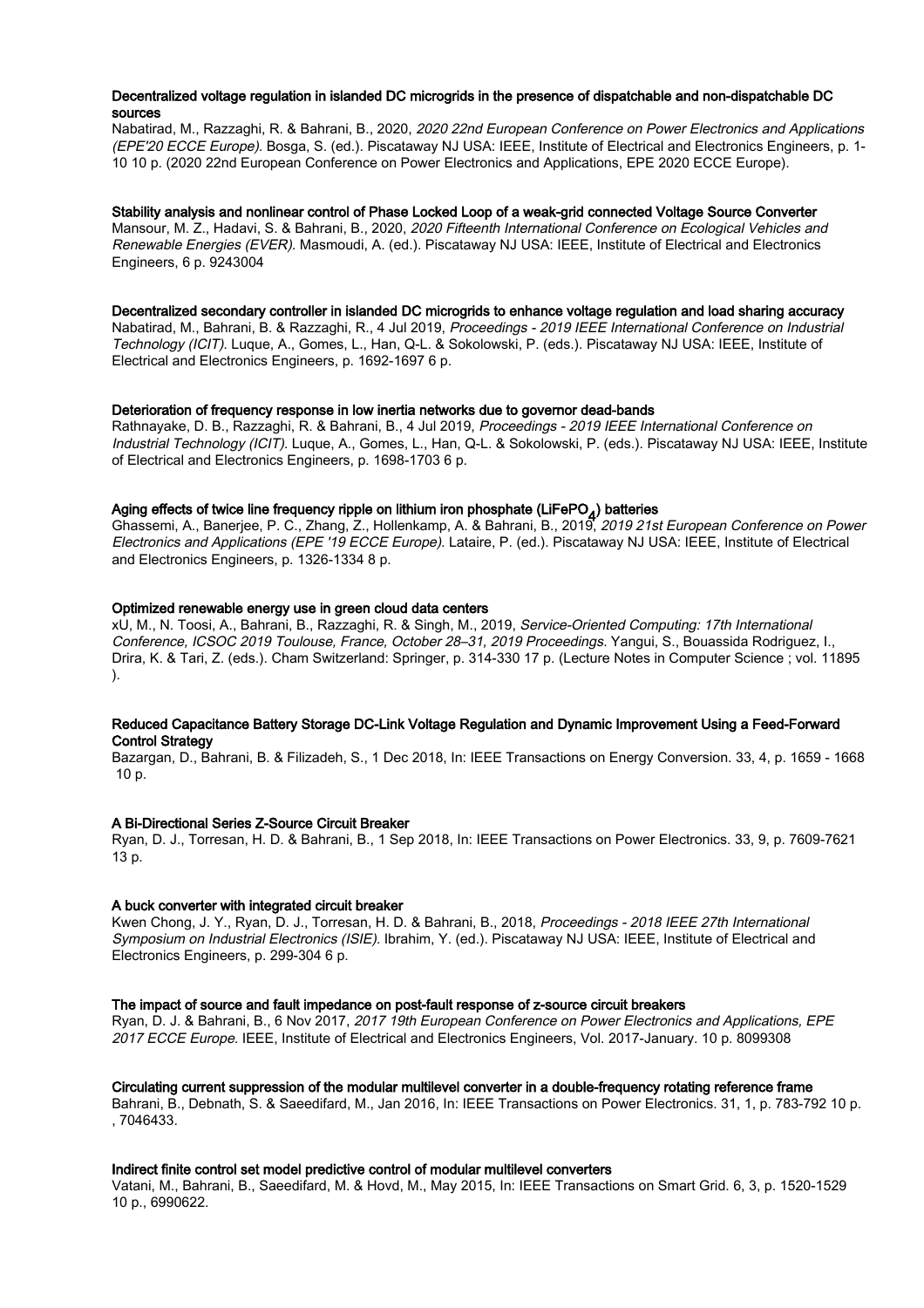### Operation, control, and applications of the modular multilevel converter: a review

Debnath, S., Qin, J., Bahrani, B., Saeedifard, M. & Barbosa, P., Jan 2015, In: IEEE Transactions on Power Electronics. 30 , 1, p. 37-53 17 p.

#### High-order vector control of grid-connected voltage-source converters with LCL-filters

Bahrani, B., Vasiladiotis, M. & Rufer, A., Jun 2014, In: IEEE Transactions on Industrial Electronics. 61, 6, p. 2767-2775 9 p.

### Multivariable control of single-inductor dual-output buck converters

Dasika, J. D., Bahrani, B., Saeedifard, M., Karimi, A. & Rufer, A., Apr 2014, In: IEEE Transactions on Power Electronics. 29, 4, p. 2061-2070 10 p.

### Modular converter architecture for medium voltage ultra fast EV charging stations: dual half-bridge-based isolation stage

Vasiladiotis, M., Bahrani, B., Burger, N. & Rufer, A., 2014, Proceedings of 2014 International Power Electronics Conference, IPEC-Hiroshima - ECCE Asia 2014. Piscataway NJ USA: IEEE, Institute of Electrical and Electronics Engineers, p. 1386-1393 8 p. 6869766

### A cascade voltage controller for three-phase islanded microgrids

Bahrani, B. & Rufer, A., 2013, 2013 IEEE Power and Energy Society General Meeting, PES 2013: Vancouver, British Columbia, Canada; 21-25 Jul 2013. Piscataway NJ USA: IEEE, Institute of Electrical and Electronics Engineers, p. 4088-4093 6 p. 6673060

### A multivariable design methodology for voltage control of a single-DG-unit microgrid

Bahrani, B., Saeedifard, M., Karimi, A. & Rufer, A., 2013, In: IEEE Transactions on Industrial Informatics. 9, 2, p. 589 - 599 11 p.

### Decoupled dq-current control of grid-tied voltage source converters using nonparametric models

Bahrani, B., Karimi, A., Rey, B. & Rufer, A., 2013, In: IEEE Transactions on Industrial Electronics. 60, 4, p. 1356 - 1366 11 p.

### Multivariable control of Single-Inductor Dual-Output buck converters

Bahrani, B., Dasika, J. D., Saeedifard, M., Karimi, A. & Rufer, A., 2013, 28th Annual IEEE Applied Power Electronics Conference and Exposition, APEC 2013: Long Beach, CA, United States; 17-21 March 2013. Piscataway NJ USA: IEEE, Institute of Electrical and Electronics Engineers, p. 1103-1108 6 p. 6520437

#### Optimization-based voltage support in traction networks using active line-side converters

Bahrani, B. & Rufer, A., 2013, In: IEEE Transactions on Power Electronics. 28, 2, p. 673 - 685 13 p.

### Catenary voltage support: Adopting modern locomotives with active line-side converters

Bahrani, B., Rufer, A. & Aeberhard, M., 2012, In: IEEE Transactions on Smart Grid. 3, 1, p. 377 - 387 11 p.

### Model predictive-based voltage regulation of an islanded distributed generation unit

Bahrani, B. & Rufer, A., 2011, IEEE Energy Conversion Congress and Exposition: Energy Conversion Innovation for a Clean Energy Future, ECCE 2011, Proceedings: Phoenix, AZ, United States; 17-22 September 2011. Piscataway NJ USA: IEEE, Institute of Electrical and Electronics Engineers, p. 465-472 8 p. 6063806

## Multivariable-PI-based dq current control of voltage source converters with superior axis decoupling capability

Bahrani, B., Kenzelmann, S. & Rufer, A., 2011, In: IEEE Transactions on Industrial Electronics. 58, 7, p. 3016 - 3026 11 p.

Nondetection zone assessment of an active islanding detection method and its experimental evaluation

Bahrani, B., Karimi, H. & Iravani, R., 2011, In: IEEE Transactions on Power Delivery. 26, 2, p. 517 - 525 9 p.